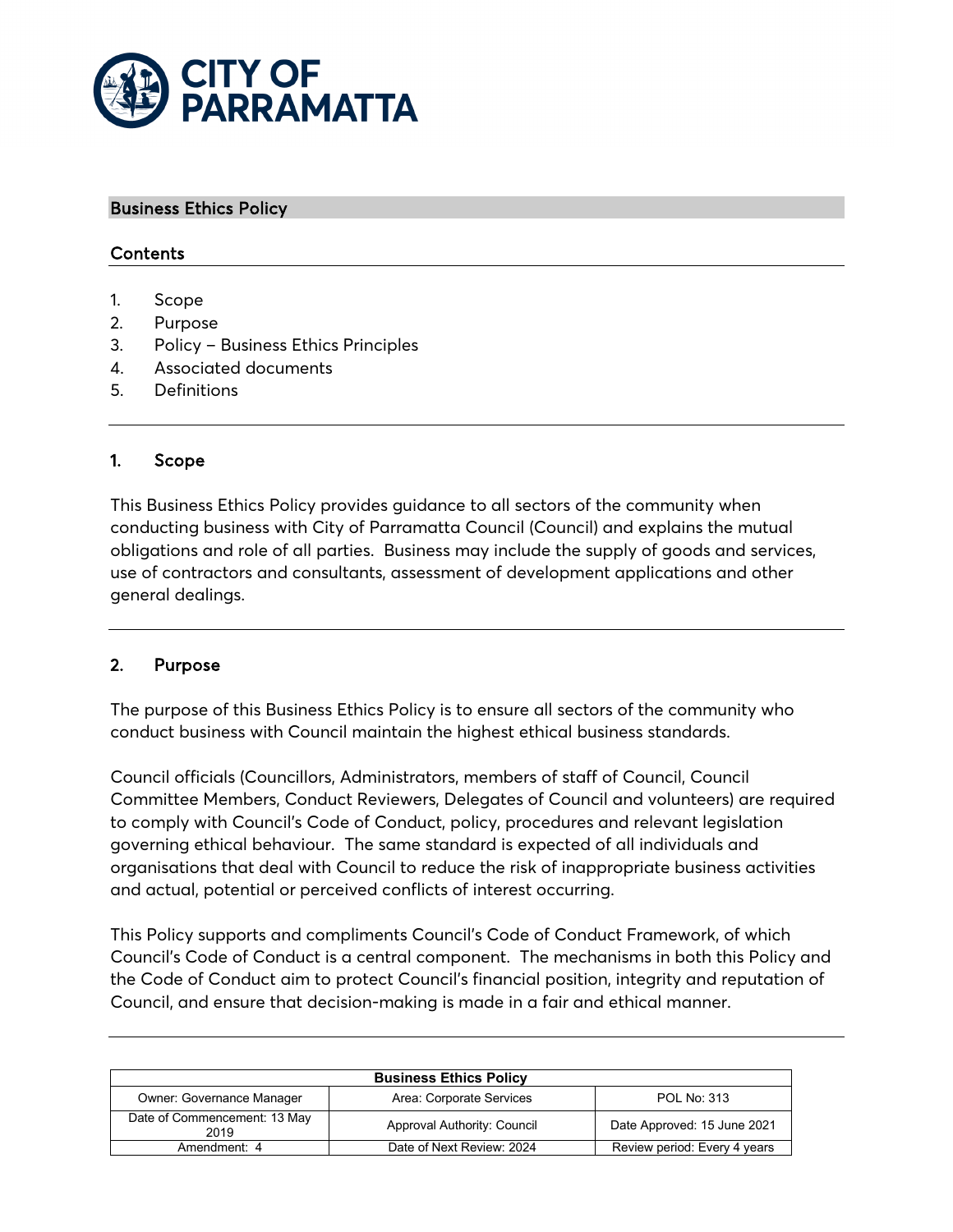

## 3. Policy – Business Ethics Principles

Council has adopted a set of Corporate Values to guide the conduct of Council officials and provide a foundation in its approach to delivering services to the community.

# 3.1 Corporate Values

#### Customer Focus

We communicate openly with our customers, are responsive to their needs and create new relationships as our city grows

#### Innovation

We build on our strengths, champion creative solutions and seek new and sustainable ways to deliver superior outcomes

#### Integrity

We deliver on promises, act ethically, take responsibility for our actions, and speak up respectively. Integrity is the foundation on what everything is based.

#### Teamwork

We support the role of leadership, collaborate within and across our teams, build effective partnerships with colleagues and our community to achieve our goals

### 3.2 Key Business Principles

Council is committed to ethical business practices based on Council's Corporate Values and Code of Conduct. As part of this commitment, Council will ensure:

- Business dealings will be ethical and transparent and open to public scrutiny whenever possible.
- All Council decisions and considerations will be based on merit and made in a fair and impartial manner.
- potential conflicts of interest are managed ethically.

### 3.3 What You Can Expect From Council

Council will ensure that all its policies, procedures and practices relating to tendering, procurement, contracting, purchasing of goods or services, assessment of development applications, use of consultants and/or contractors, and engagement of strategic partners

| <b>Business Ethics Policy</b>        |                             |                              |
|--------------------------------------|-----------------------------|------------------------------|
| Owner: Governance Manager            | Area: Corporate Services    | <b>POL No: 313</b>           |
| Date of Commencement: 13 May<br>2019 | Approval Authority: Council | Date Approved: 15 June 2021  |
| Amendment: 4                         | Date of Next Review: 2024   | Review period: Every 4 years |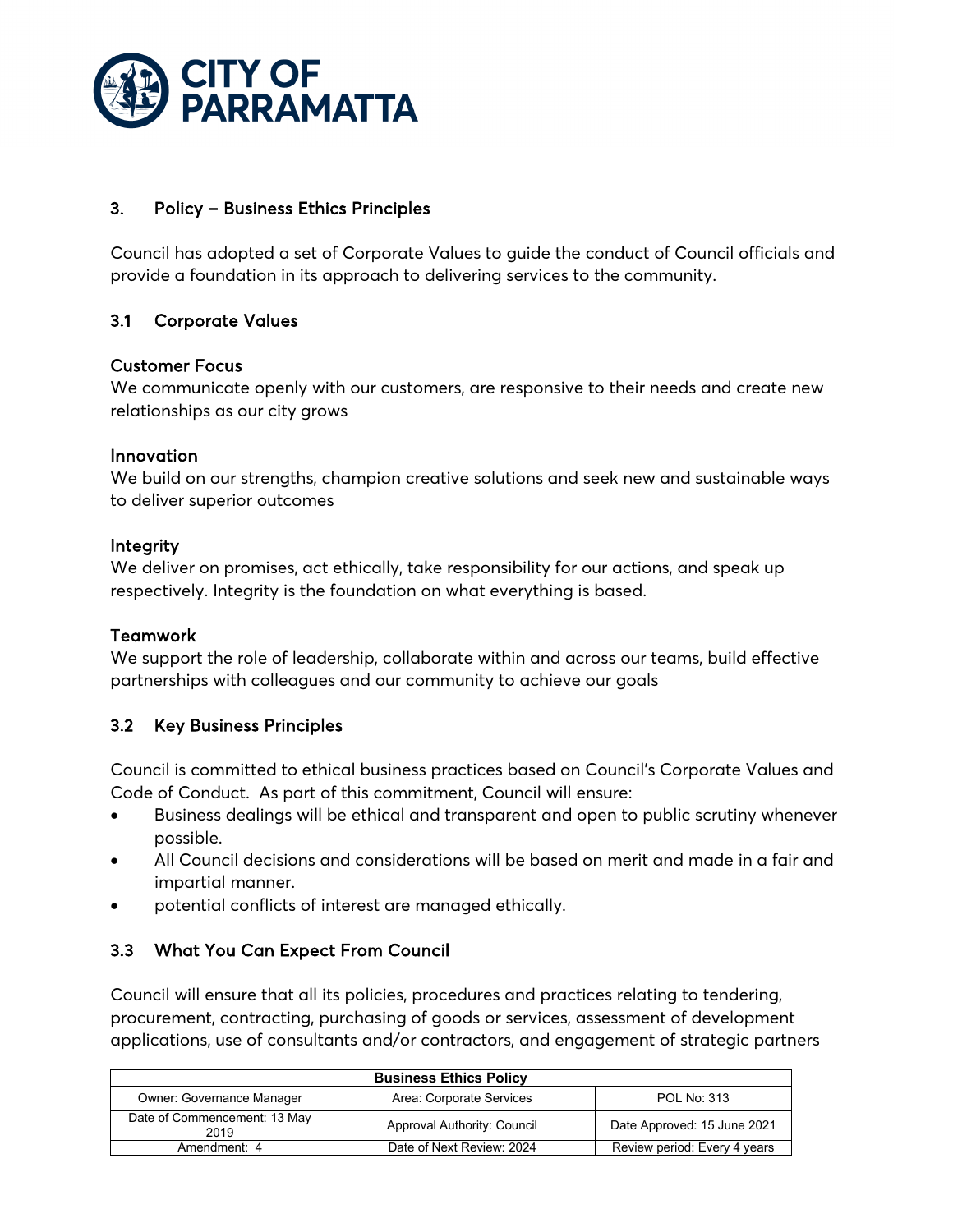

and sponsors are all consistent with best practice and the highest standards of ethical conduct.

Council officials are bound by Council's Code of Conduct and the policies contained within the Code of Conduct Framework.

The Code of Conduct Framework outlines that Council must act with fairness, transparency, have an accountability to the community, act with consistency and integrity in all its interactions with the community.

When conducting business with all sectors of the community, Council officials are accountable for their actions and are expected to exercise:

- **Integrity**
- Leadership
- **Selflessness**
- Impartiality
- **Accountability**
- **Openness**
- Honesty
- Respect.

To achieve probity, Council will consider and adhere to the following principles at all stages of the purchasing, tendering, contracting, partnership, sponsorship and development application processes:

- Clarity, transparency and consistency of process;
- Equity of access;
- Accountability
- Declared all actual and perceived conflicts of interest and ensure they are promptly and transparently managed;
- Obtaining best value for money for the community;
- Effectively and efficiently monitoring and evaluating performance for the benefit of the community receiving services and for feedback opportunities for the service provider;
- Seeking effective environmental and social outcomes.

All approvals, decisions and procurement activities will be clearly documented to enable transparent and effective governance across the organisation. Council will assess all applications objectively, considering all relevant and material factors in determining a decision on matters that come before the Council.

| <b>Business Ethics Policy</b>        |                             |                              |
|--------------------------------------|-----------------------------|------------------------------|
| Owner: Governance Manager            | Area: Corporate Services    | <b>POL No: 313</b>           |
| Date of Commencement: 13 May<br>2019 | Approval Authority: Council | Date Approved: 15 June 2021  |
| Amendment: 4                         | Date of Next Review: 2024   | Review period: Every 4 years |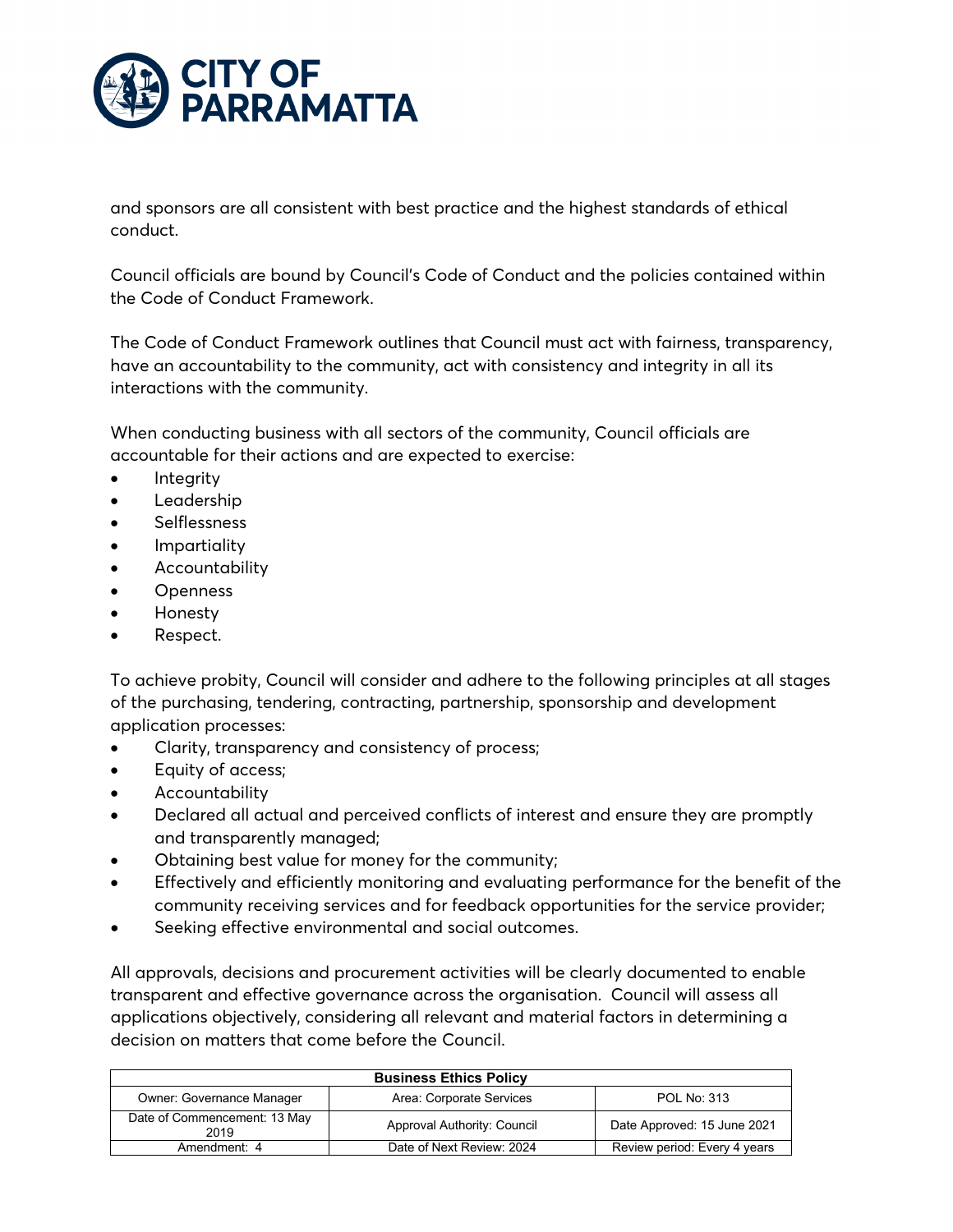

Whilst Council's dealings will be transparent, accountable and open to public scrutiny wherever possible, there may be times when confidentiality will be required by Council. Similarly, Council will effectively manage intellectual property appropriately.

# 3.4 What Is Expected From You

We require all suppliers of goods and services, applicants, consultants, contactors, owners and applicants of development applications and all stakeholders undertaking business with Council to observe the following principles:

- Act ethically and honestly in all dealings with Council.
- Declare actual or perceived conflicts of interests as soon as you become aware of the conflict.
- Respect the obligations of Council Officials to abide with Council's Code of Conduct.
- Be aware and comply with legislation, Councils policies and procedures as they pertain to the business before Council, and the conditions set out in documents supplied by Council.
- Understand and comply with Council's procurement policies and procedures.
- Provide accurate, concise and reliable advice and information when required.
- Prevent the disclosure of confidential Council information.
- Refrain from engaging in any form of collusive practice including offering, Council Officials and delegates inducements or incentives, including gifts and benefits, designed to improperly influence the conduct of their business.
- Refrain from any action or contact that may be considered an attempt to influence a decision of Council Officials.
- Assist Council to prevent unethical practices in our business relationships.
- Maintain records of all dealings with Council.
- Refrain from discussing Council business or information in the media.

### 3.5 Consequences of Non-Compliance to this Policy

All stakeholders must comply with this Business Ethics Policy. Stakeholders should be aware of the consequences of not complying with Council's ethical requirements when doing business with Council and may include:

- Investigation, including referral of matters to relevant authorities (ICAC) and for criminal investigation (Police) where appropriate;
- Damage to reputation;
- Loss of future work or approval; and

| <b>Business Ethics Policy</b>        |                             |                              |
|--------------------------------------|-----------------------------|------------------------------|
| Owner: Governance Manager            | Area: Corporate Services    | <b>POL No: 313</b>           |
| Date of Commencement: 13 May<br>2019 | Approval Authority: Council | Date Approved: 15 June 2021  |
| Amendment: 4                         | Date of Next Review: 2024   | Review period: Every 4 years |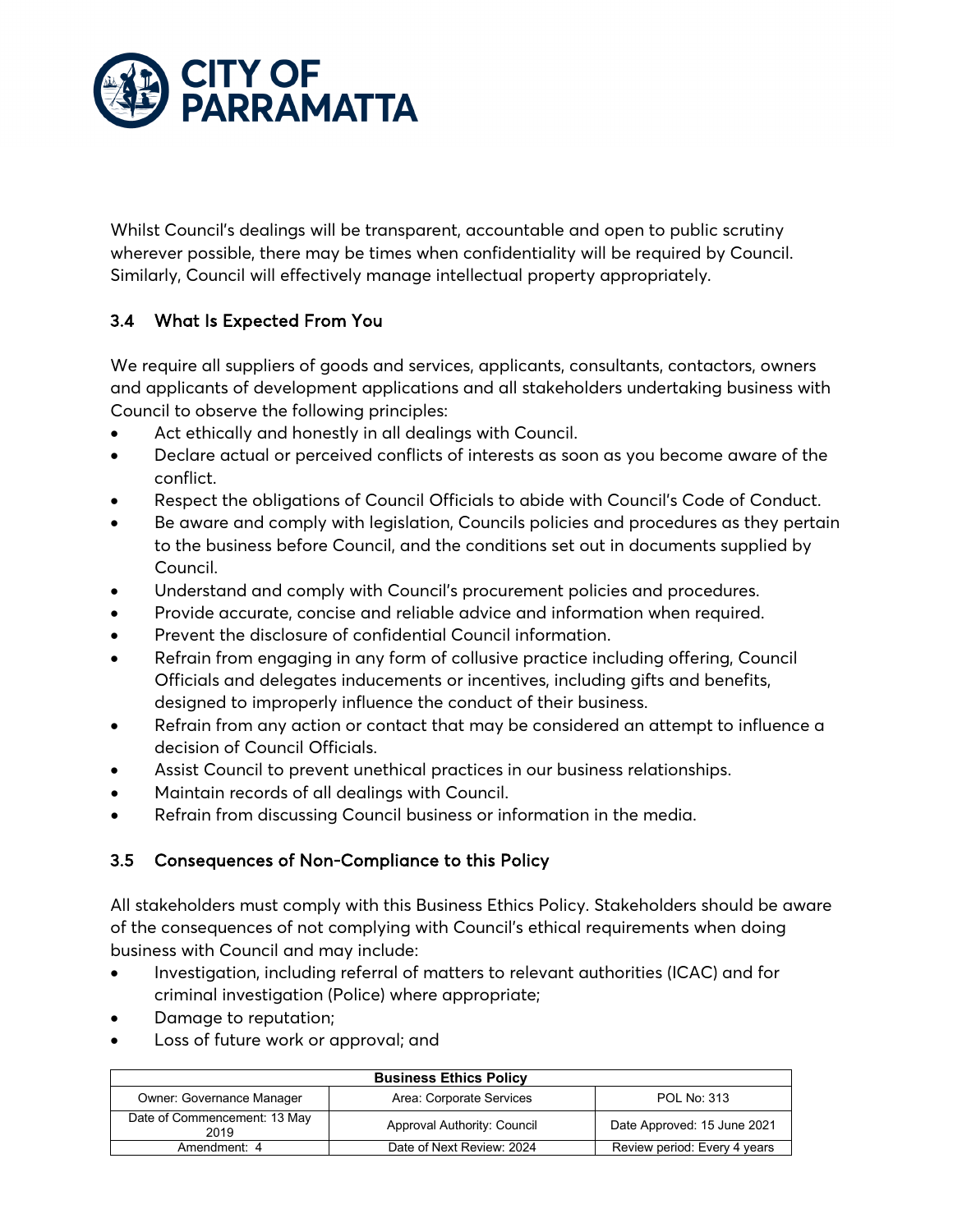

Immediate termination of contract or order, at any stage.

Council officials who do not comply with this Policy will also be considered in breach of Council's Code of Conduct and subject to relevant disciplinary action.

# 3.6 Gifts and Benefits

Gifts, benefits or hospitality must not be received or given in connection with any prospective business dealings. Council Officials are not permitted to ask for any reward or incentive from external parties, and are expected to decline such offers of gifts and benefits during the course of their work.

Council Officials who are involved in exercising regulatory and procurement processes, are prohibited under any circumstances to accept gifts, hospitality and benefits of any kind (including lunches), where the staff are dealing with persons seeking a decision from Council, or who have sought a decision from Council within the previous 12 months.

In accordance with Council's *Gifts and Benefits Policy*, any offer or acceptance of a gift by Councillors or staff must be disclosed and recorded in Council's Gifts and Benefits Register.

### 3.7 Conflicts of interest

Council Officials are required to disclose, in writing, any actual, perceived or potential conflicts of interest, as well as provide Council with any other related disclosures that may be required. Council extends this requirement to any applicants, business partners, contractors and suppliers.

Conflicts of interest exist when it is likely that an individual may be influenced or perceived to be influenced by a personal interest in carrying out their public duty.

Conflicts of interest that lead to partial or biased decision making may constitute corrupt conduct and for Council officials, will be dealt with under Council's Code of Conduct.

| <b>Business Ethics Policy</b>        |                             |                              |
|--------------------------------------|-----------------------------|------------------------------|
| Owner: Governance Manager            | Area: Corporate Services    | <b>POL No: 313</b>           |
| Date of Commencement: 13 May<br>2019 | Approval Authority: Council | Date Approved: 15 June 2021  |
| Amendment: 4                         | Date of Next Review: 2024   | Review period: Every 4 years |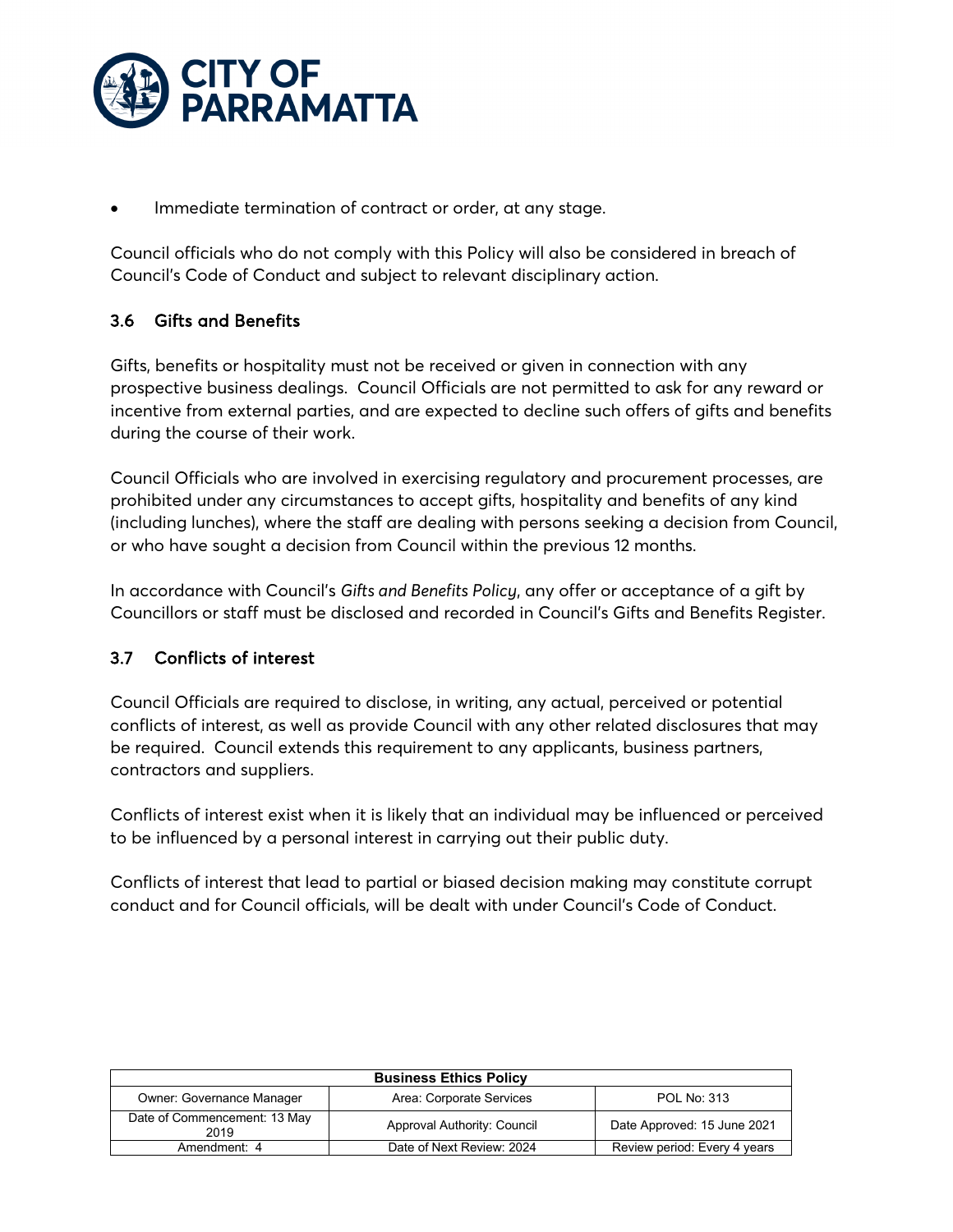

## 3.8 Privacy and Confidentially

Council has an obligation to protect the information collected about our customers and the community.

Council expects that customers will treat all information appropriately and all information collected must be used for the purpose it was provided.

Any confidential information should be treated as such and should not be revealed to persons other than those with a genuine need and authority. Suppliers handling private information on behalf of Council are expected to adhere to Council's Privacy Management Plan.

The *Government Information (Public Access) Act 2009* provides mechanisms for the public to gain access to Council's information, except in certain circumstances.

### 3.9 Intellectual Property

In business relationships with Council, all parties will respect each other's intellectual property rights and will formally negotiate any access, license or use of intellectual property.

Transfer of intellectual property will be addressed via contractual agreement.

### 3.10 Legislative and Policy Requirements

All legislative and policy requirements must be adhered to by staff, delegates, business associates and suppliers involved in the contracting or tendering for services or supplies, or other business relationships.

### 3.11 Development applications

In its formal role in determining a development application Council has to consider the matters prescribed in legislation in a way that is open and transparent and is seen to be fair to all parties involved.

| <b>Business Ethics Policy</b>        |                             |                              |
|--------------------------------------|-----------------------------|------------------------------|
| Owner: Governance Manager            | Area: Corporate Services    | <b>POL No: 313</b>           |
| Date of Commencement: 13 May<br>2019 | Approval Authority: Council | Date Approved: 15 June 2021  |
| Amendment: 4                         | Date of Next Review: 2024   | Review period: Every 4 years |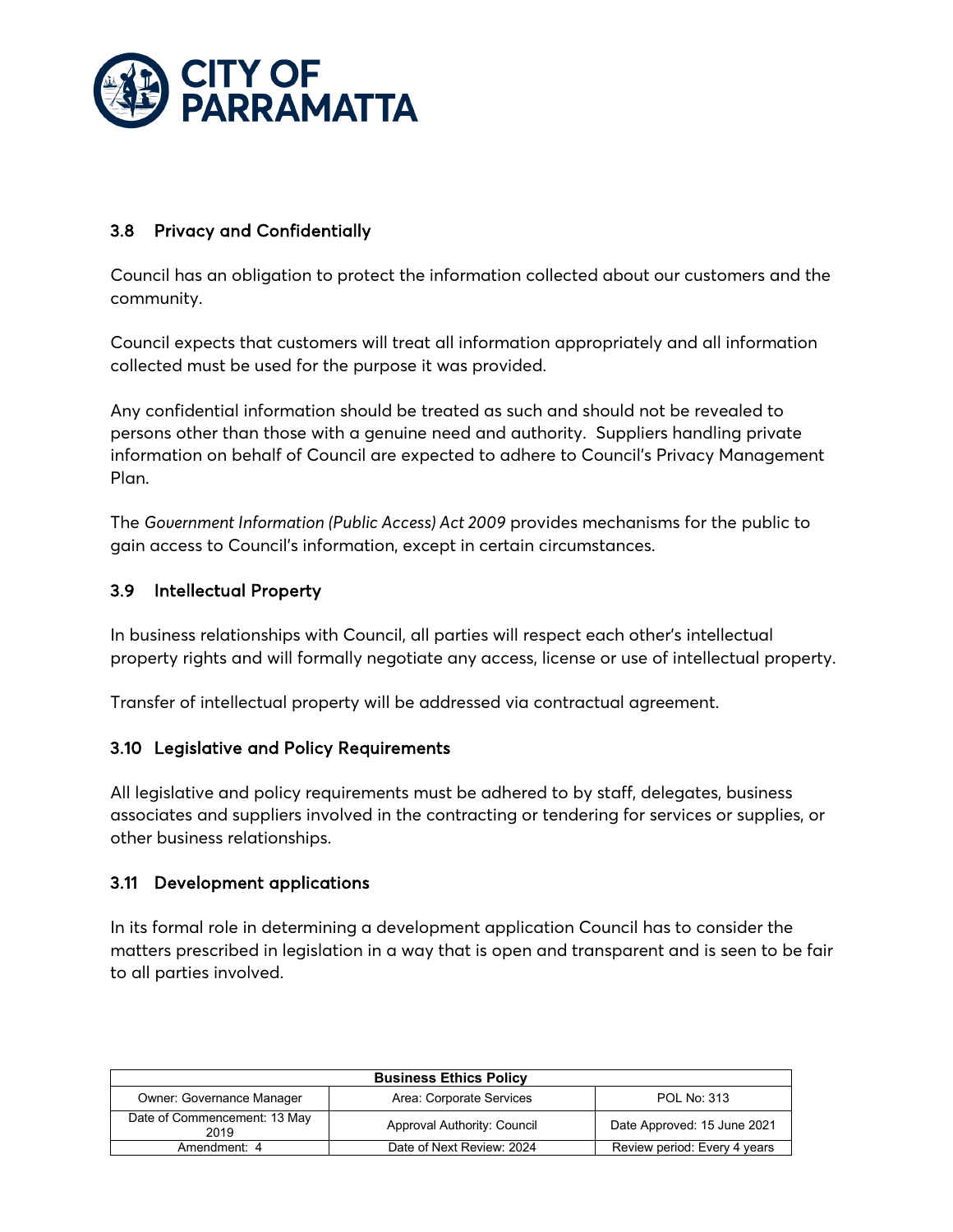

Council Officials are to ensure that no action, statement or communication with applicants, proponents or objectors conveys any suggestion of willingness to provide concessions or preferential treatment.

Council Officials should not be expected to offer support or otherwise for any party associated with the development application process. Council Officials involved in development applications will treat all aspects of the development application process in a professional and ethical manner.

Specific provisions of Council's *Code of Conduct* also refers to the consideration of development applications.

# 3.12 Council Resources

Council resources should only be used for Council purposes and in the public interest. Council Officials and customers doing business with Council are expected to be efficient, economical and ethical in their use and management of Council resources, including staff time.

### 3.13 Secondary or future employment of Council Officials

Council Officials have a duty to maintain public trust and confidence, and not to disclose confidential information obtained during the course of their employment, or use this information to facilitate future employment opportunities. Council Officials are required to obtain written approval from Council before entering any secondary employment arrangements. Senior staff are required to sign non-disclosure agreements when exiting employment from Council.

### 3.14 Contractors and subcontractors

All contracted and sub-contracted employees are expected to comply with this Policy. It is the responsibility of contractors to ensure sub-contractors they engage are aware of this Policy as they are equally bound by it.

| <b>Business Ethics Policy</b>        |                             |                              |
|--------------------------------------|-----------------------------|------------------------------|
| <b>Owner: Governance Manager</b>     | Area: Corporate Services    | <b>POL No: 313</b>           |
| Date of Commencement: 13 May<br>2019 | Approval Authority: Council | Date Approved: 15 June 2021  |
| Amendment: 4                         | Date of Next Review: 2024   | Review period: Every 4 years |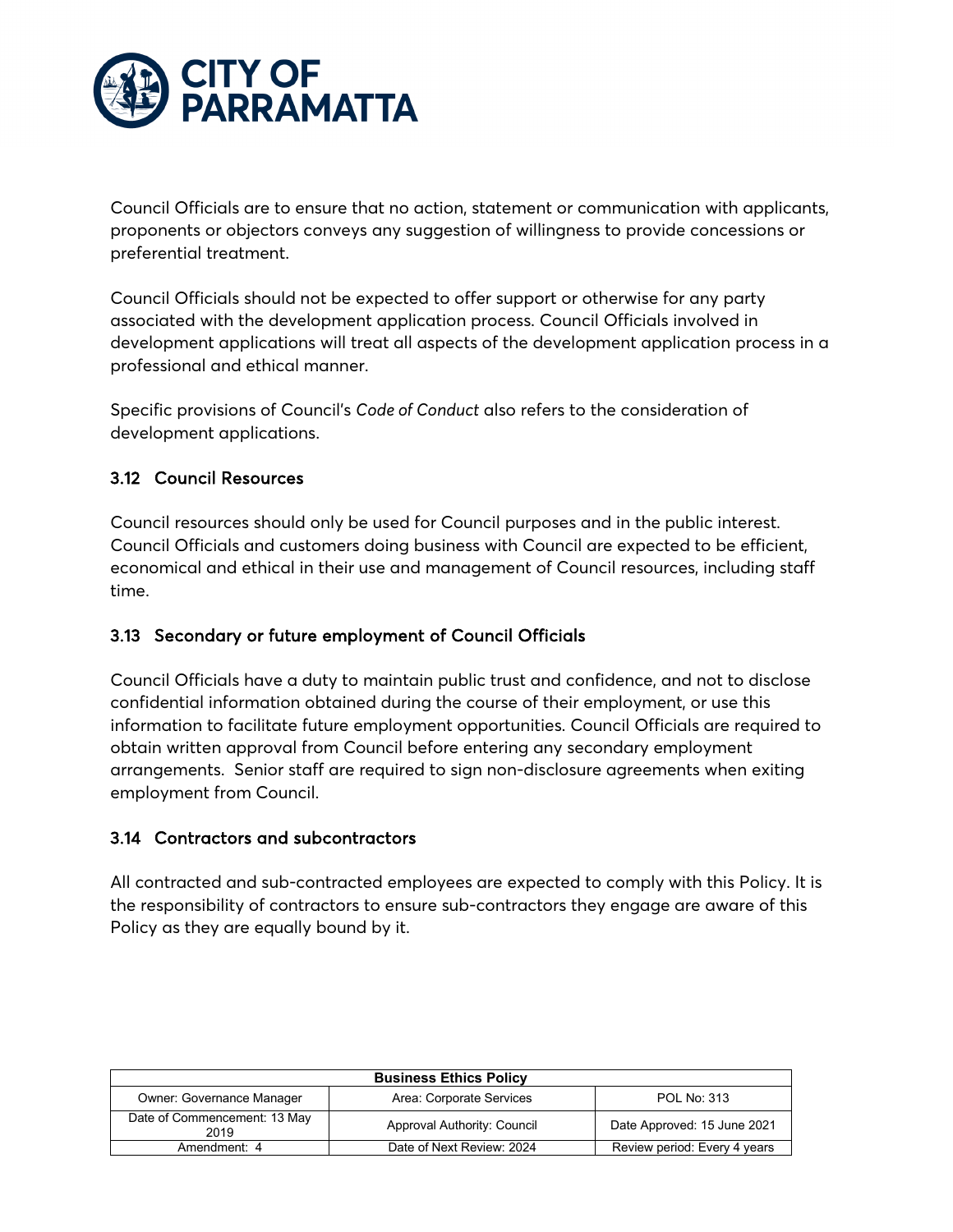

# 3.15 Reporting unethical behaviour (Public Interest Disclosure Policy)

Council is committed to promoting ethical behaviour. Reports of unethical behaviour, including fraud, corruption, maladministration or serious or substantial waste can be made to Council's:

- Public Interest Disclosures Coordinator (Internal Ombudsman) (02) 8757 9044
- the Chief Executive Officer (02) 9806 8110
- Council's Disclosures Officer Level 2 or Level 3 Managers.

Reports of unethical or corrupt behaviour can also be made to:

- Independent Commission Against Corruption (ICAC) 1800 463 909
- NSW Ombudsman (02) 9286 1000
- Office of Local Government (02) 4428 4100
- NSW Audit Office (02) 9275 7100

Public officials reporting corrupt conduct, maladministration or waste can be protected by the Protected Disclosures Act 1994. This Act protects public officials who are disclosing corrupt conduct from reprisal or detrimental action and ensures disclosures are properly dealt with.

### 3.16 Lobbying

Lobbying is a normal, and in some circumstances an acceptable, part of the democratic process. However, lobbying that is not fair and undermines public confidence in impartial decision making falls outside the bounds of appropriate and lawful behavior.

The lobbying of Councillors and staff in certain situations is not permissible. These situations may include, but are not limited to: tender processes, engagement of services, development applications under assessment or a matter subject to legal action.

### 3.17 Attempts to influence Council decisions

Any action or contact that may be considered or perceived to be an attempt to influence a decision of Councillors or staff will constitute a breach of this Policy.

Any such attempt during a tender process will immediately disqualify the relevant tenderer or service provider. Councils tender documentation will contain statements prohibiting

| <b>Business Ethics Policy</b>        |                             |                              |
|--------------------------------------|-----------------------------|------------------------------|
| Owner: Governance Manager            | Area: Corporate Services    | <b>POL No: 313</b>           |
| Date of Commencement: 13 May<br>2019 | Approval Authority: Council | Date Approved: 15 June 2021  |
| Amendment: 4                         | Date of Next Review: 2024   | Review period: Every 4 years |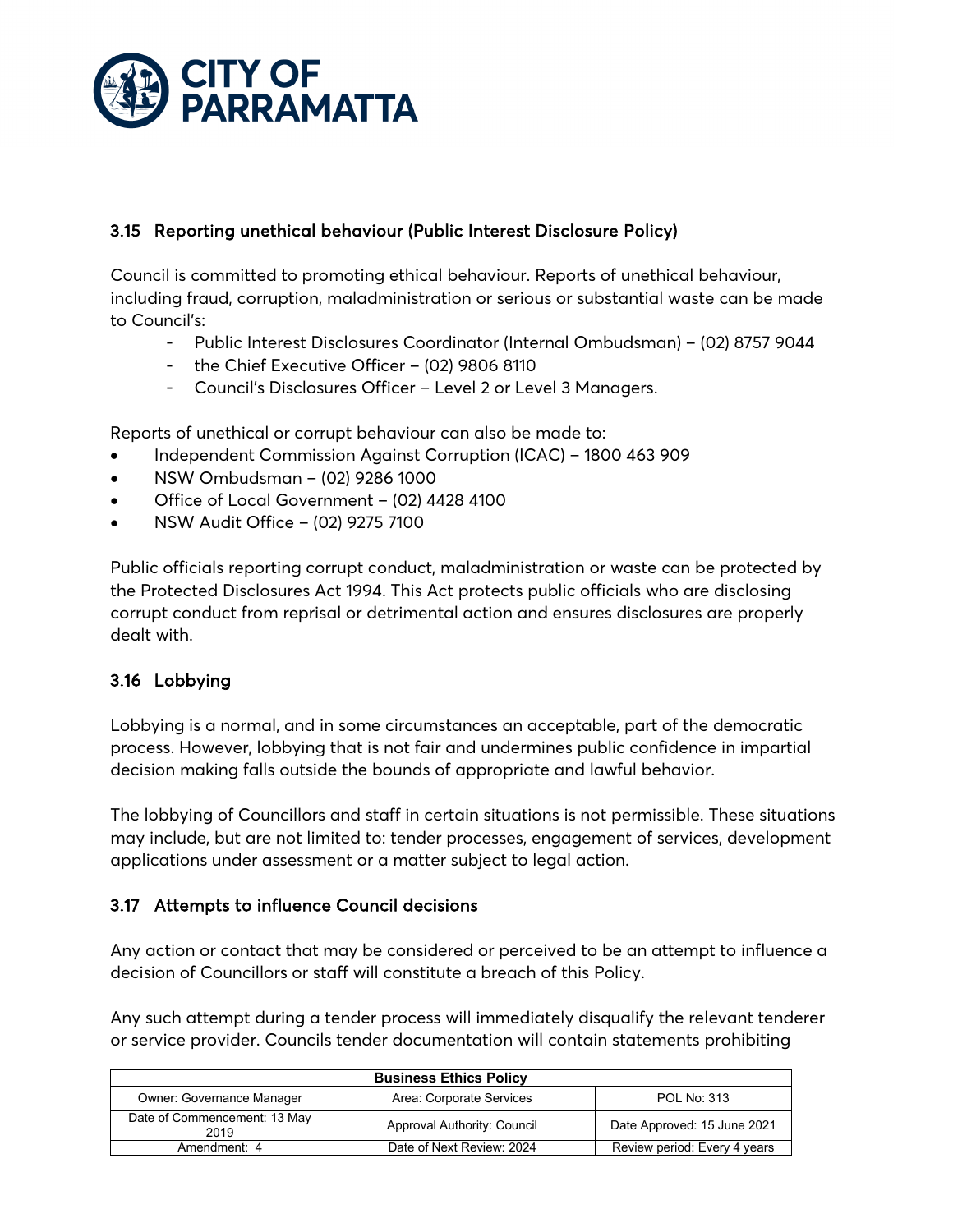

proponents from approaching Councillors and Council Staff not nominated as contact people during a tender process.

#### 3.18 Use of Council equipment and resources and information

All Council equipment and resources should only be used for its proper official purpose. Equipment remains the property of Council at all times.

#### 3.19 Communication

All communication between parties should be made in writing, in a clear and concise manner to minimize the risk of perception of inappropriate influence. All communications should be through the approved channels.

#### 3.20 Workplace Health and Safety

Workplace health and safety is of paramount importance to Council. It is expected that all parties who do business with Council comply with legislative and procedural safety requirements.

#### 3.21 Political Donations

The law requires that persons with a financial interest in, or who have made a submission in relation to a Development Application or a planning instrument, disclose certain information about political donations and other gifts that have been made to a Councillor or Council employees within the previous two years of the application or submission.

#### 3.22 Sponsorships

All offers of sponsorship will be undertaken in accordance with Council's adopted Sponsorship and Donations Policy.

### 3.23 Cold Calling

Council officials will not

| <b>Business Ethics Policy</b>        |                             |                              |
|--------------------------------------|-----------------------------|------------------------------|
| <b>Owner: Governance Manager</b>     | Area: Corporate Services    | <b>POL No: 313</b>           |
| Date of Commencement: 13 May<br>2019 | Approval Authority: Council | Date Approved: 15 June 2021  |
| Amendment: 4                         | Date of Next Review: 2024   | Review period: Every 4 years |